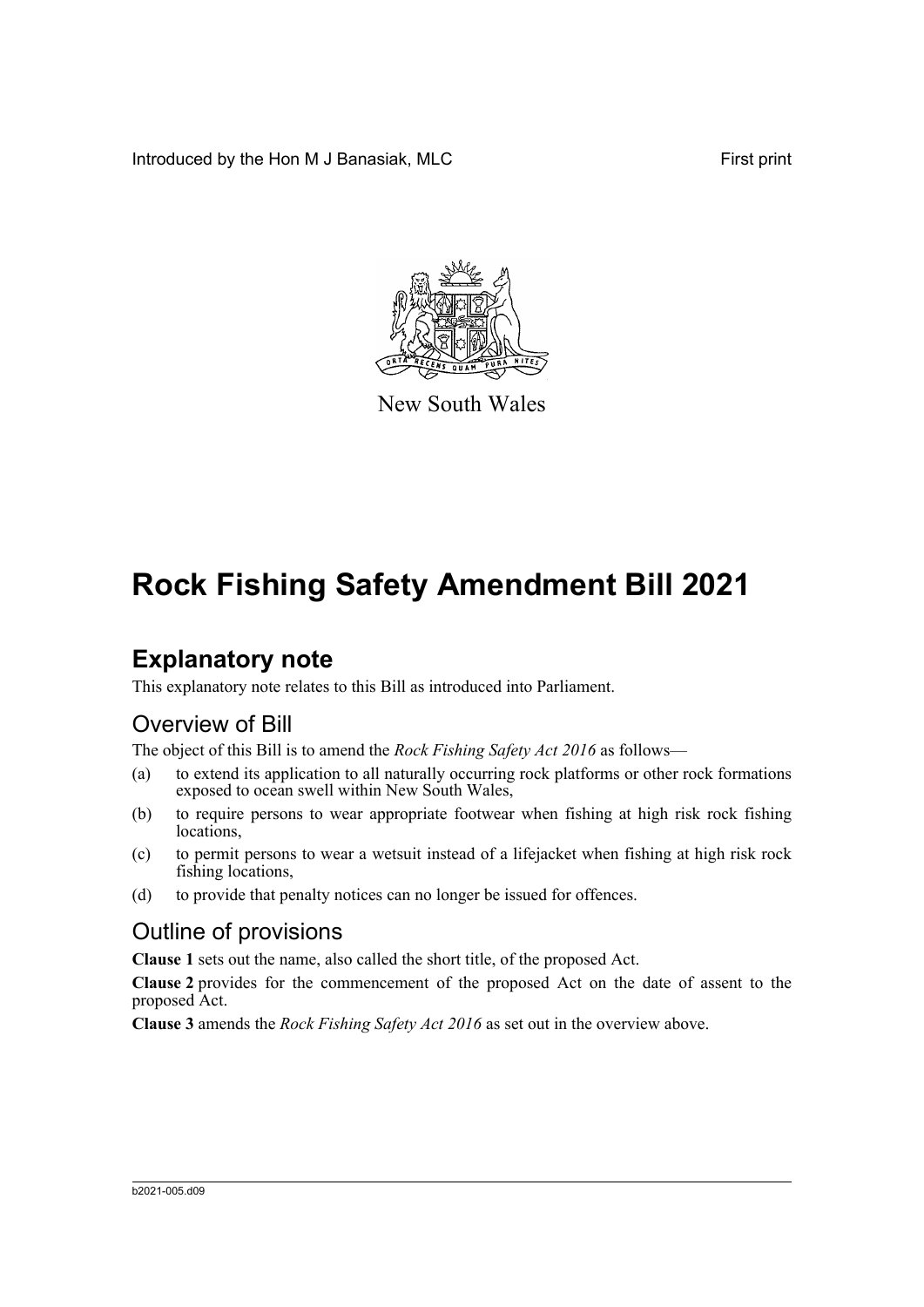Introduced by the Hon M J Banasiak, MLC First print



New South Wales

# **Rock Fishing Safety Amendment Bill 2021**

### **Contents**

|                                                 | Page |
|-------------------------------------------------|------|
| Name of Act                                     |      |
| 2 Commencement                                  |      |
| Amendment of Rock Fishing Safety Act 2016 No 66 |      |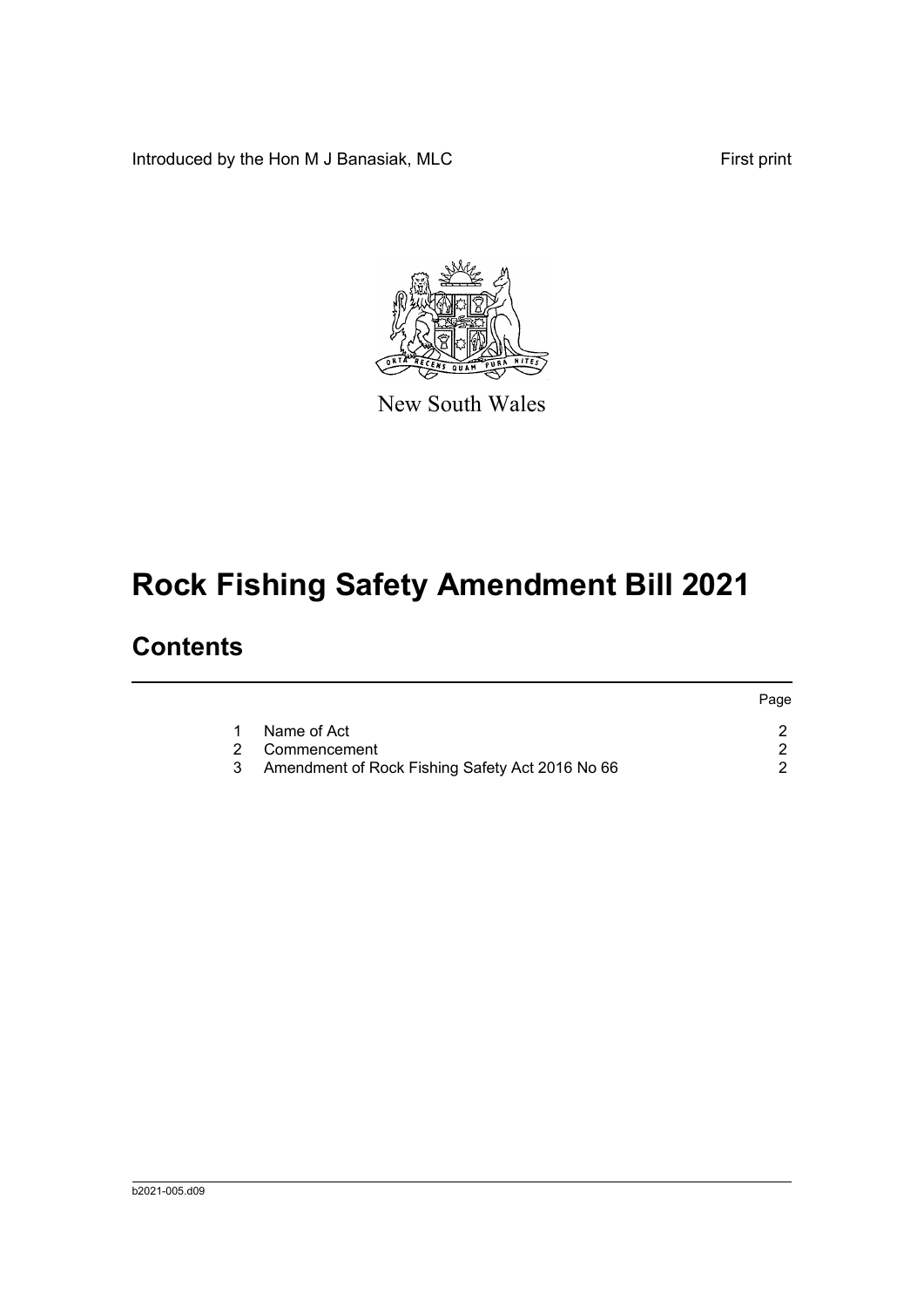

New South Wales

## **Rock Fishing Safety Amendment Bill 2021**

No , 2021

#### **A Bill for**

An Act to amend the *Rock Fishing Safety Act 2016* to extend the application of the Act to high risk rock fishing locations anywhere in New South Wales; to require persons to wear appropriate footwear when rock fishing; and for related purposes.